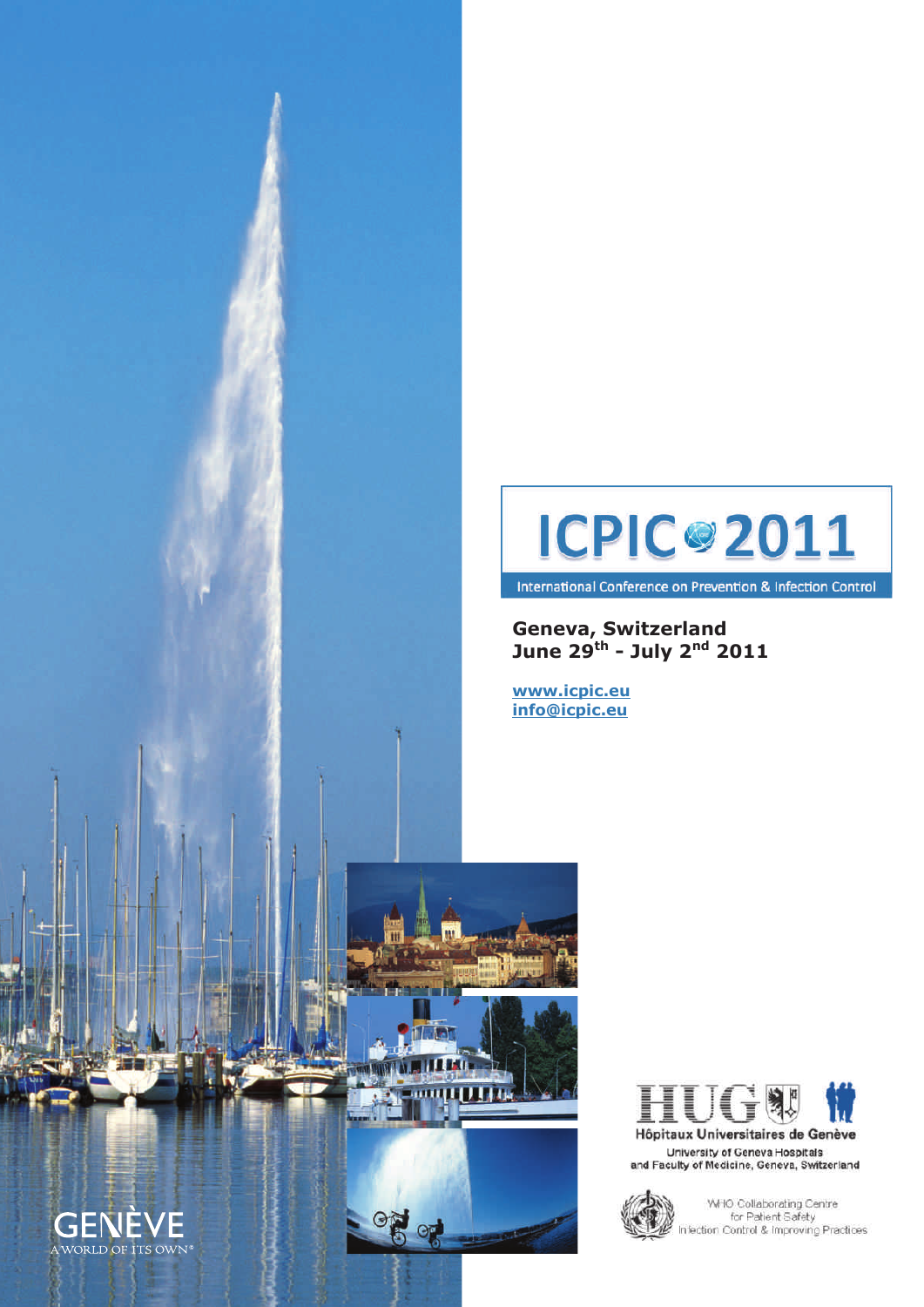## **Invitation**

During the last decennium the prevention of healthcare-associated infections (HAI) has become increasingly important. This change is demonstrated by the choice of an Infection Control topic by the World Health Organization for its first Global Patient Safety Challenge. Furthermore, major companies in the fields of diagnostics and biomedical products are focusing their attention on HAIprevention.

In the past, research and continuing education were driven by only a few North-American and European centers while today, a growing number of centers from around the globe join an ever increasing effort in the prevention of HAI.

There is a need to share knowledge and experience in HAI prevention from the numerous countries and cultures around the world. This need and the worldwide nature of HAI-prevention are the reasons to initiate a global conference on this important topic.

# **It is our pleasure to invite you to Geneva, Switzerland, for the** *1st International Conference on Prevention & Infection Control (ICPIC)* **to be held on June 29th – July 2nd 2011.**

Prof. Didier Pittet ICPIC Chair

lulkas & pn

Prof. Andreas Voss Co-chair & Program director

### **About Geneva**

Geneva is both an international centre of world importance and a small and friendly town of only 200,000 inhabitants. Set on the banks of Lac Léman between the Alps and the Jura mountains in the southwest corner of Switzerland, Geneva enjoys a temperate climate and breathtaking scenery with Alpine lakes, snow-capped mountains, lush forests and enchanting countryside.

Geneva hosts many international organizations, the most well known being the United Nations, the World Health Organization and the World Trade Organization. Fashionable hotels, chic restaurants and elegant shops jostle for position along the flower-decked lakefront which encircles the famous "jet d'eau" fountain. Several restaurants have been awarded top marks in the Michelin guide and a wide variety of cuisine is available to suit all tastes.

## **Session Topics**

- Burden of healthcare associated infections
- Surveillance and infection control indicators
- Public reporting / Benchmarking of infection rates
- Staphylococcal infections
- MRSA epidemiology and control
- Vancomycin-resistant enterococci
- ESBLs and other multi-resistant pathogens
- x *Clostridium difficile*
- Candida and fungal infections
- Nosocomial viral infections
- Lessons learnt form H1N1
- Occupational health
- Behavioral factors in infection control
- Hand hygiene
- Patient participation in improving safety
- Healthcare worker education
- Bone and prosthetic joint infections
- $\bullet$  Outbreaks
- Infections and infection control in ICU
- Intravascular device-associated infections
- Surgical site infections
- Antimicrobial resistance
- Antibiotics and antimicrobial stewardship
- Bloodstream infections
- Ventilator-associated pneumonia
- Urinary-tract infections
- Infections in neutropenic patients
- Transplantations and healthcare associated infections
- Infections and infection prevention in paediatric populations
- Environmental control
- Role of animal reservoirs & infection prevention
- Infection prevention in special settings
- Innovative approaches in infection control
- Ergonomics and human factors design in infection control
- Epidemiological methods in infection control
- Oualitative research in infection control
- Mathematical modelling
- Infection control in long-term care facilities and nursing homes
- Infections and infection control in countries with limited resources
- Infection control as a patient safety and public health issue
- x Publishing results in infection control

## **Scientific Program**

The program includes keynote lectures, invited lectures, interactive sessions, workshops, oral sessions, and poster presentations. Specific tracks are dedicated to infection control in critical care patients, neonates and paediatric patients, long-term care, antimicrobial use, resistance and stewardship and patient safety and infection control in countries with limited resources. The official language is English.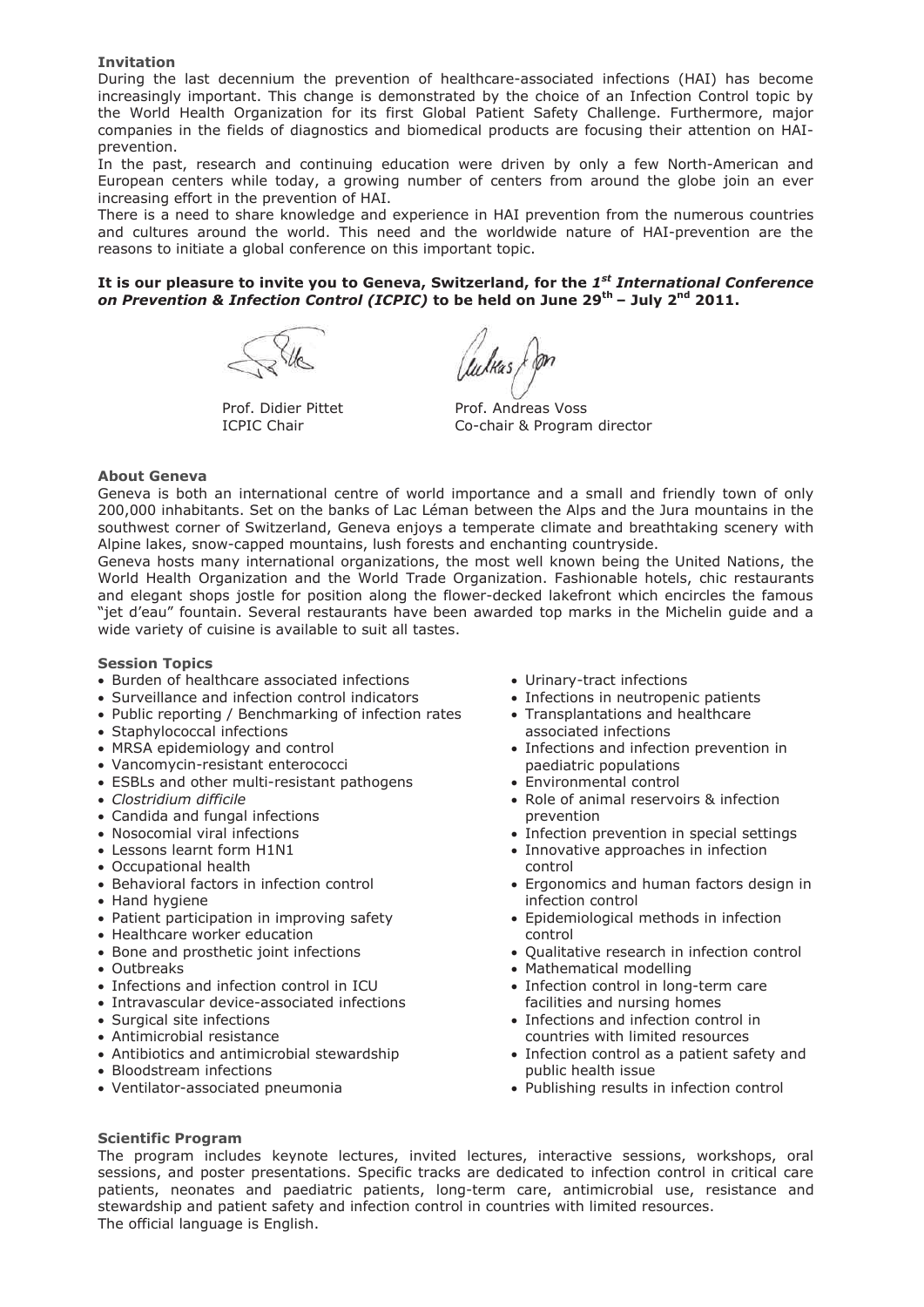## **Critical dates**

- Abstract submission from December  $1<sup>st</sup>$ , 2010 to March  $4<sup>th</sup>$ , 2011
- Confirmation of accepted abstracts on April  $15^{th}$ , 2011
- Early registration is possible until April  $30<sup>th</sup>$ , 2011.

### **Information**

For more information about the meeting, please visit our general website at www.icpic.eu. If you wish to receive regular updates about deadlines and events you may register using the preregistration form available on our website www.icpic.eu. Alternatively you can contact the conference organizers at icpic2011@mci-group.com.

The *1st International Conference on Prevention & Infection Control (ICPIC)* is supported by the University of Geneva Hospitals and Faculty of Medicine and the WHO Collaborating Centre for Patient Safety.

#### **Congress Organizer**

MCI Suisse SA has been selected by ICPIC as the official Congress Organizer to process registrations, hotel reservations, abstract management, exhibition and sponsorship.

All correspondence should be sent to:

ICPIC 2011 c/o MCI Suisse SA 75, rue de Lyon 1211 Geneva 13 - Switzerland Phone: +41 22 33 99 577 Fax: +41 22 33 99 651 Email: icpic2011@mci-group.com

# **Conference Chairs**

Didier Pittet - ICPIC Chair didier@icpic.eu

Andreas Voss - Co-chair & Program Director andreas@icpic.eu

#### **Local Organizing Committee**

Fabricio da Liberdade Jantarada (Coordinator) Marie-Noelle Chraiti Nadia Colaizzi Philippe Eggimann Thomas Haustein Laurent Kaiser Claire Elizabeth Kilpatrick Klara Posfay-Barbe Maria Estela Machado Conçalves Jerome Pugin Hugo Sax Slim Slama Andrew Stewardson Rosemary Sudan Ilker Uckay Christian Van Delden Giorgio Zanetti Walter Zingg **Advisory Board\*** Victor Rosenthal - Argentina John Ferguson - Australia Tom Gottlieb - Australia David Looke - Australia Franz Allerberger - Austria Manfred Rotter - Austria Bart Gordts - Belgium Anne Simon - Belgium Luci Corea - Brazil Flavia Rossi - Brazil Sergio Wey - Brazil John Conly - Canada Yves Longtin - Canada Ethan Rubinstein - Canada Mark Rupp - Canada Bijie Hu - China Hui Wang - China Alvaro Calderon - Columbia

Vlastimil Jindrak - Czech Republic

Niels Frimodt-Moller - Denmark Robert Skov - Denmark Antoine Andremont - France Jean Chastre - France Jean Yves Fagon - France Benoist Lejeune - France Philippe Vanhems - France Markus Dettenkofer - Germany Sebastian Lemmen - Germany Szilágyi Emese - Hungary Anucha Apisarnthanarak - India Anita Arora - India Anand Manoharan - India Djoko Widodo - Indonesia Mehrdad Askarian - Iran Hilary Humphreys - Ireland Bina Rubinovic - Israel Massimo Antonelli – Italy Guido Bertolini - Italy Silvio Brusaferro - Italy Paolo Malacarne - Italy Angelo Pan - Italy Nicola Petrosillo - Italy Mansour Adeoty - Ivory Coast Toshinobu Horil - Japan Yuichi Imanaka - Japan Hiroyoshi Kobayashi - Japan Takashi Okubo - Japan Miho Sekimoto - Japan Junko Kizu - Japan Kyungwom Lee - Korea Jae Hoon Song - Korea Lul Raka - Kosovo Victor Lim - Malaysia Samuel Ponce-Leon - Mexico Timothy Blackmore - New Zealand Hajo Grundmann - Netherlands Henri Verbrugh - Netherlands Piotr Heczko - Poland Waleria Hryniewicz - Poland Sergej Eremin - Russia

Adriano Duse - S. Africa Keith Klugman - S. Africa Dale Fisher - Singapore Maja Rupnik - Slovenia Antoni Torres - Spain Toni Trilla - Spain Jordi Rello - Spain Jesus Rodríguez-Bãno - Spain Hakan Hanberger - Sweden Barbro Olsson-Liljequist - Sweden Philippe Eggimann - Switzerland Gerhard Eich - Switzerland Jerome Pugin - Switzerland Giorgio Zanetti - Switzerland Walter Zingg - Switzerland Ben Cooper - Thailand Jon Cohen - UK Mervin Singer - UK Craig Rubens - USA Derek Angus - USA Daniel Diekema - USA Mike Edmond - USA Don Goldmann - USA William Jarvis - USA Marin Kollef - USA Michael Tapper - USA Pam Lipsett - USA Dan Nafziger - USA Trish Perl - USA Peter Pronovost **-** USA Gina Pugliese - USA Sanjay Saint - USA Bob Sherertz - USA Bob Weinstein - USA Sir Liam Donaldson - WHO Joyce Hightower - WHO Carmen Pessoa-Da Silva - WHO Shamsuzzoha Syed - WHO

\* Final list of Advisory Board members to be confirmed